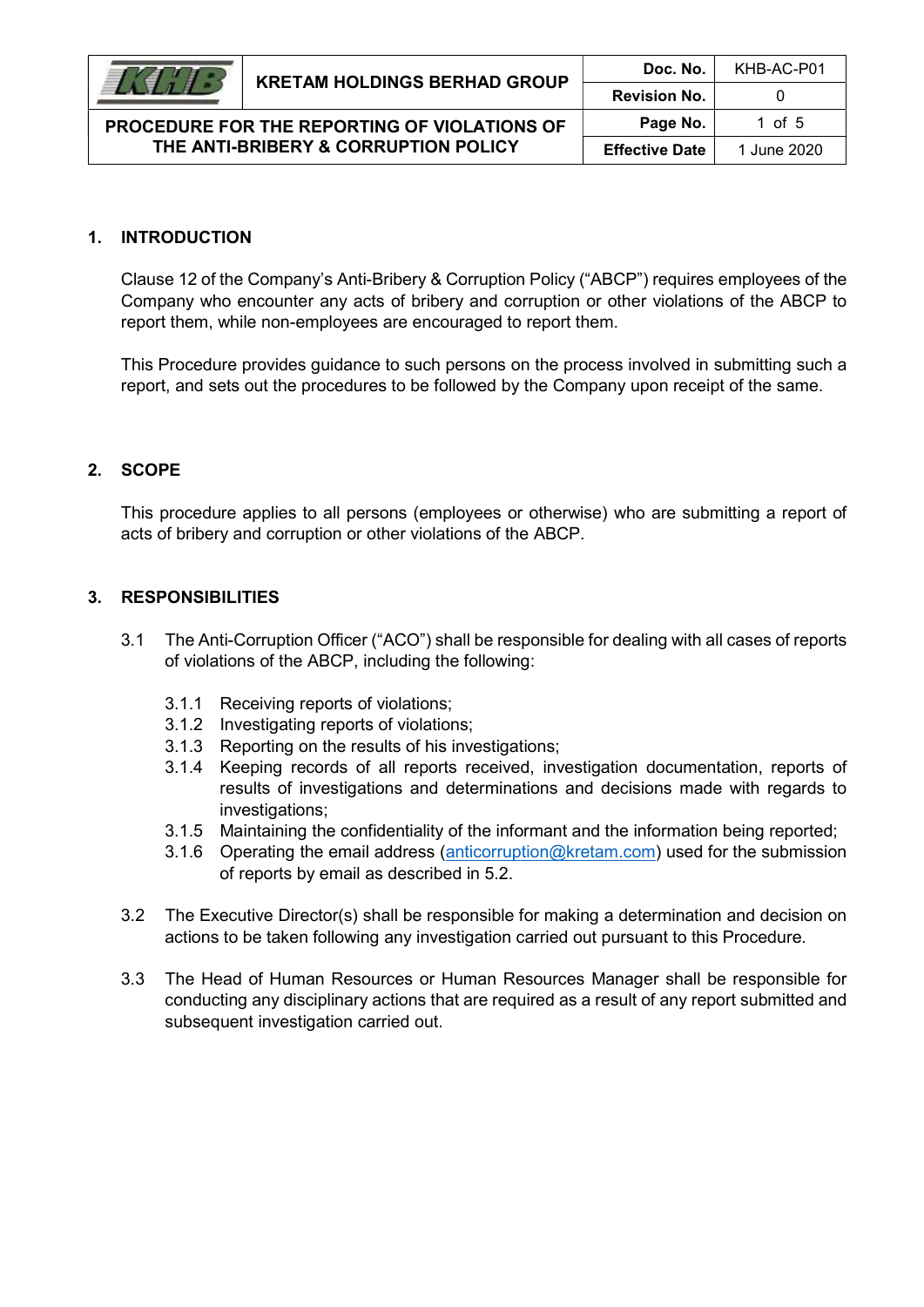

# 4. DEFINITIONS AND CONTEXT

4.1 In this Procedure, the following words shall have the following meanings unless the context specifically requires otherwise:

"Informant" - Person making a report as required or encouraged by the ABCP

"the Company" – Kretam Holdings Berhad and/or its relevant subsidiary company

4.2 This Procedure should be read in the same context as the ABCP, including the meaning of words or terms specifically defined in the latter. The ABCP and this Procedure shall also be the context in which words or terms appearing in the prescribed forms shall be read.

# 5. DETAILS OF THE PROCEDURE

#### 5.1 Reports made in Writing

- 5.1.1 The informant should submit a report using the "Report of Violation of Anti-Bribery & Corruption Policy" Form (Form KHB-AC-P01/F01), which may be downloaded from the Company's website (www.kretam.com) or obtained from the Company on request.
- 5.1.2 The informant should provide as much relevant information as possible about the incident that he is reporting in Form KHB-AC-P01/F01.
- 5.1.3 The informant should make a copy of the duly completed and signed Form for his own retention before sending it in a sealed envelope marked "Private & Confidential: To be Opened by Addressee Only" to:

The Anti-Corruption Officer Kretam Holdings Berhad Wisma KHB, Lot 6 Block 44 Leboh Tiga 90000 Sandakan, Sabah

### 5.2 Reports sent through Email

- 5.2.1 Reports may also be submitted by email to the following email address: anticorruption@kretam.com. Such emailed reports may be in the following modes:
	- (a) scanned soft copy of duly completed and signed Form KHB-AC-P01/F01 (may be unsigned if the informant elects to report anonymously); or
	- (b) an email message describing the incident.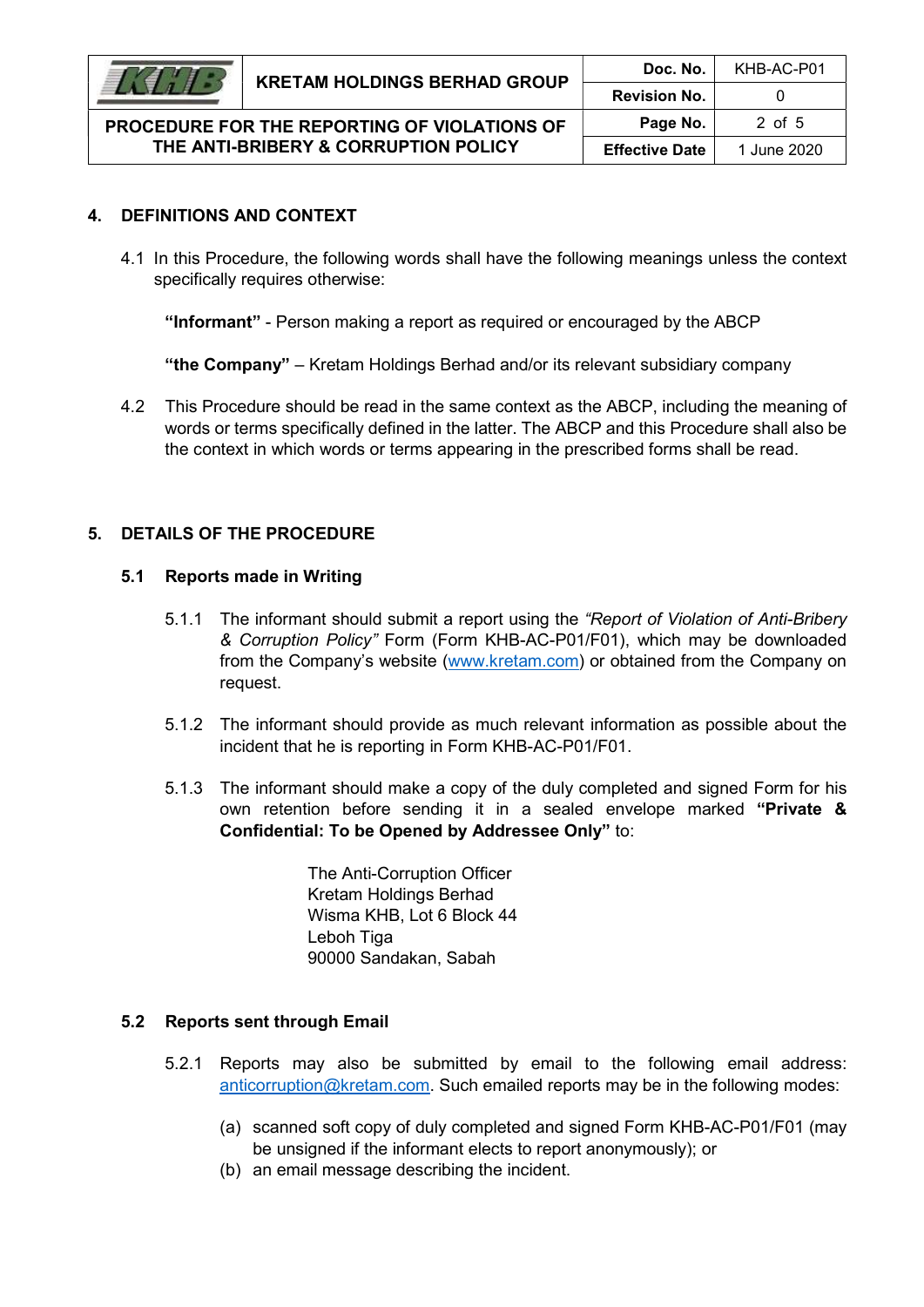

PROCEDURE FOR THE REPORTING OF VIOLATIONS OF THE ANTI-BRIBERY & CORRUPTION POLICY

- 5.2.2 Informants may also choose to submit their email reports anonymously.
- 5.2.3 For record purposes, where the mode of email reporting is that described in 5.2.1(b) or 5.2.2, the ACO shall fill in a Form KHB-AC-P01/F01 with details available from the email message as though on behalf of the informant, with the exception of the signature. A printed copy of the email message shall be attached together with such Form.
- 5.2.4 In instances where an informant had submitted a report on a bribery and/or corruption-related matter using Form KHB-WB-P01/F01 instead of the form prescribed under this Procedure, the ACO shall fill in a Form KHB-AC-P01/F01 with details available from the form so submitted as though on behalf of the informant, with the exception of the signature. A copy of the form so submitted shall be attached together with such Form.

### 5.3 Investigations

- 5.3.1 Upon receipt of reports, the ACO may, where applicable, interview the informant with regards to the report submitted.
- 5.3.2 The ACO shall conduct investigations into incidents being reported, and prepare a report of his findings to be submitted to the Executive Director(s).

### 5.4 Report of Findings & Subsequent Actions

- 5.4.1 The Executive Director(s) shall consider the report submitted pursuant to 5.3.2.
- 5.4.2 Where the Executive Director(s) determine that the person being reported against has a case to answer, and that person is:
	- 5.4.2.1 an employee, the matter shall be referred to the Head of Human Resources or Human Resources Manager who shall then take the necessary disciplinary action under the Guidelines on Handling Misconduct.
	- 5.4.2.2 a service provider, the Executive Director(s) shall make a decision on any appropriate action that may be taken against such person.
- 5.4.3 Where the Executive Director(s) determine that the evidence against the person being reported is insufficient and that it is unlikely that appropriate evidence will be available, the matter shall be concluded.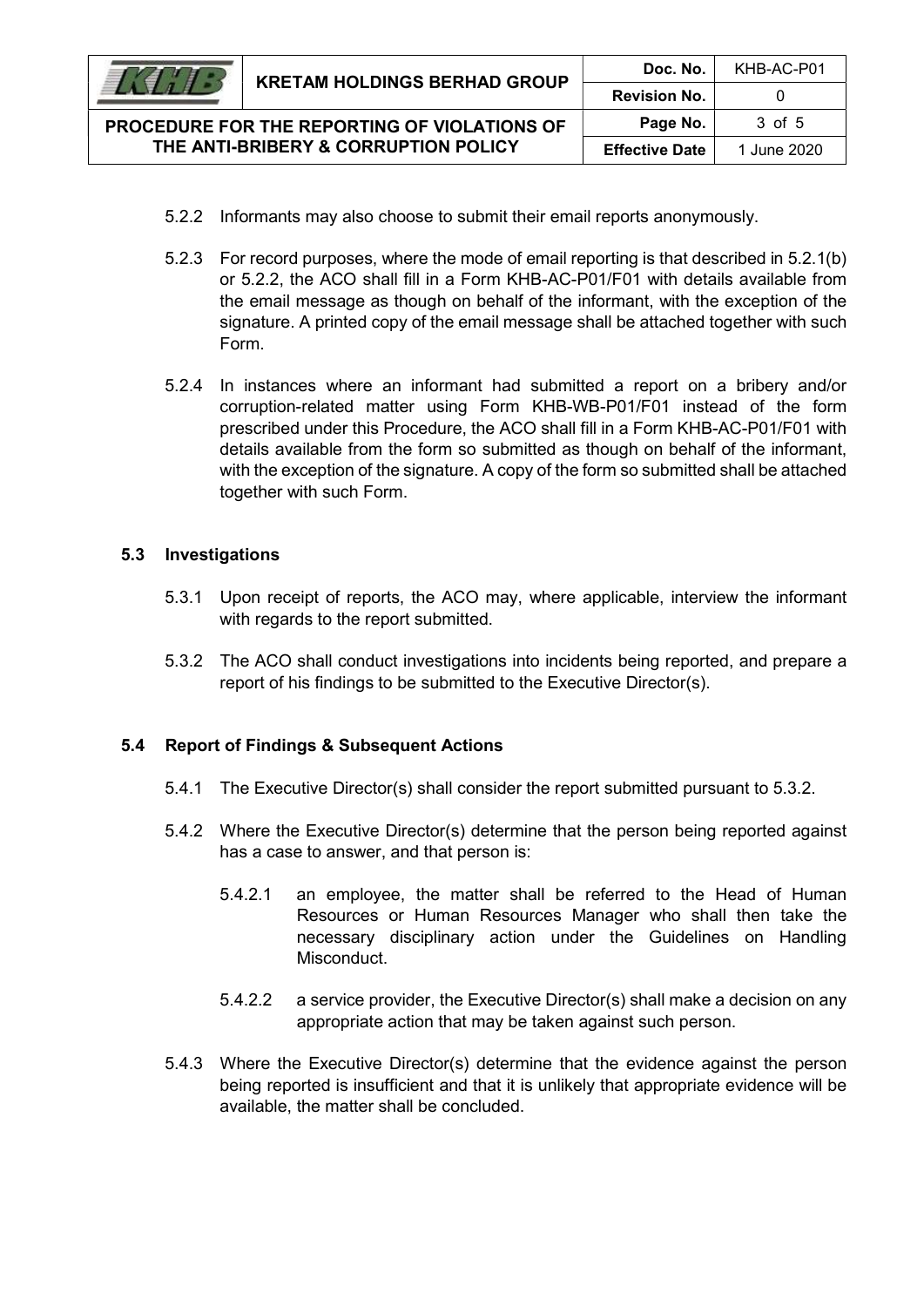

| .                                                                                    | KRETAM HOLDINGS BERHAD GROUP | <b>Revision No.</b>   |             |  |
|--------------------------------------------------------------------------------------|------------------------------|-----------------------|-------------|--|
| PROCEDURE FOR THE REPORTING OF VIOLATIONS OF<br>THE ANTI-BRIBERY & CORRUPTION POLICY |                              | Page No.              | 4 of 5      |  |
|                                                                                      |                              | <b>Effective Date</b> | 1 June 2020 |  |

Doc. No. | KHB-AC-P01

5.4.4 Upon making any determination and decision, the Executive Director(s) shall document the same in a "Memorandum of Determination & Decision on Report of Violation of Anti-Bribery & Corruption Policy" (Form KHB-AC-P01/F02).

#### 5.5 Confidentiality

The ACO and Executive Director(s) shall ensure confidentiality of the identity of the informant as well as the information being reported.

#### 6. DOCUMENTATION AND RECORDS

| No. | <b>Record</b>                                                                                           | <b>Form</b>    | Location                       | <b>Person</b><br>in charge | <b>Retention</b><br><b>Period</b> |
|-----|---------------------------------------------------------------------------------------------------------|----------------|--------------------------------|----------------------------|-----------------------------------|
|     | Report of Violation of Anti-Bribery &<br><b>Corruption Policy</b>                                       | KHB-AC-P01/F01 | Sandakan<br><b>Head Office</b> | ACO                        | 20 years                          |
| 2   | Memorandum of Determination &<br>Decision on Report of Violation of<br>Anti-Bribery & Corruption Policy | KHB-AC-P01/F02 | Sandakan<br><b>Head Office</b> | Executive<br>Director(s)   | 20 years                          |

### 7. REFERENCE DOCUMENTS

- 7.1 Anti-Bribery & Corruption Policy: Clause 12
- 7.2 Guidelines on Handling Misconduct

### 8. APPROVING AUTHORITY

This Procedure and its related Forms are prescribed by the Board of Directors of the Company, whose approval shall be required for any amendments thereto.

### 9. PROCEDURE FLOWCHART

See next page.